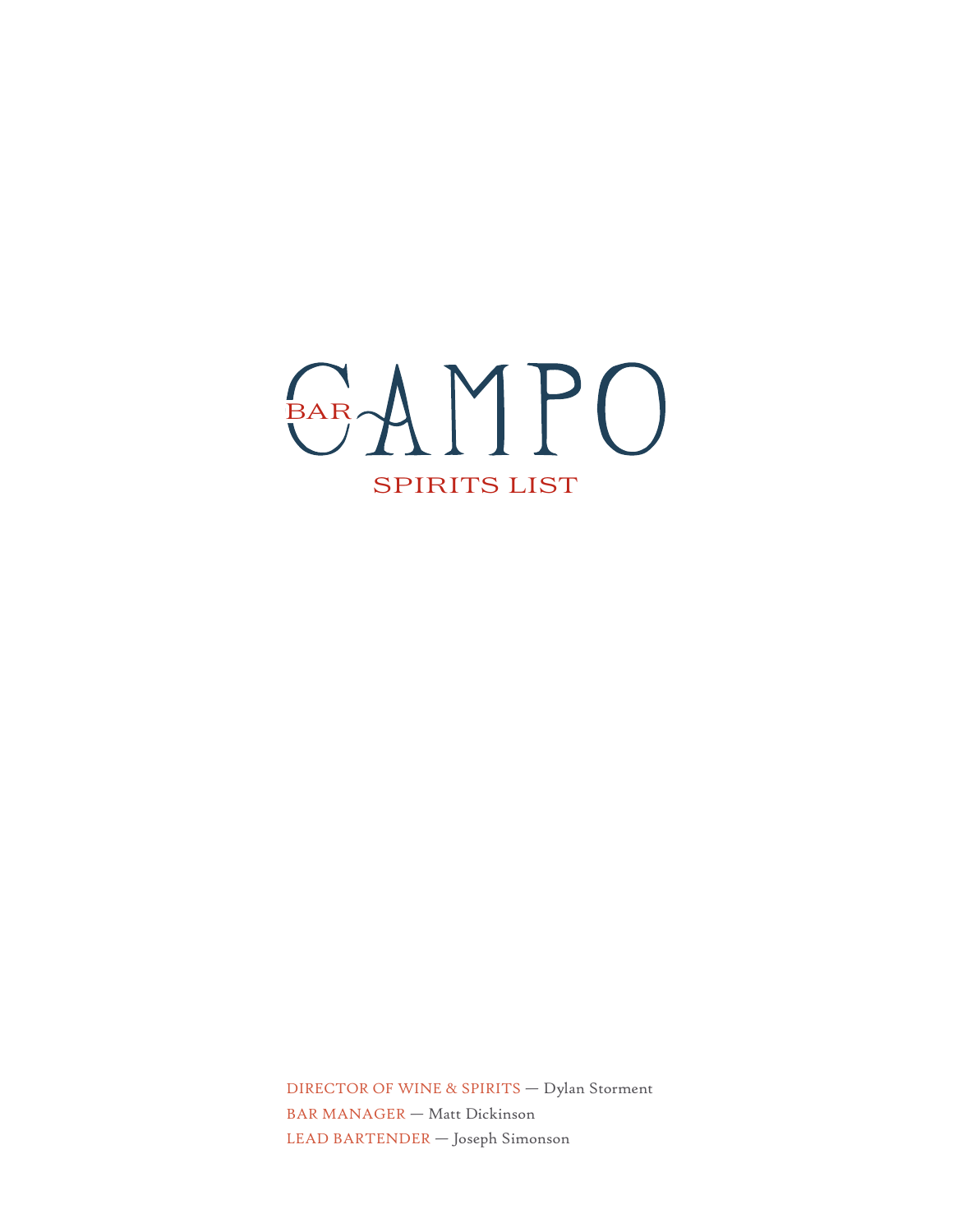# *Local Spirits (2oz pour)*

| SFE SPIRITS WHEELER'S GIN          | 12             |
|------------------------------------|----------------|
| SFE SPIRITS SILVER COYOTE          | 14             |
| SFE SPIRITS COLKEGAN SINGLE MALT   | $I_4$          |
| SFE SPIRITS COLKEGAN CASK STRENGTH | 14             |
| SFE SPIRITS APPLE BRANDY           | <b>I2</b>      |
| SFE SPIRITS ATAPIÑO LIQUEUR        | 14             |
| NIKLE GIN                          | 12             |
| TUMBLEROOT BOTANICAL GIN           | I <sub>2</sub> |
| TUMBLEROOT AGAVE SPIRIT            | 12             |
| BROKEN TRAIL HORSETHIEF RUM        | <b>I2</b>      |
| KGB SPIRITS TAOS LIGHTNING RYE     | 15             |
| ALTAR SPIRITS "SIGAL" GIN          | <b>I2</b>      |
| ALTAR SPIRITS "RITUAL" VODKA       | 12             |
| ALTAR "BIG NOSE KATE" WHISKEY      | <b>I2</b>      |
|                                    |                |

#### *Apéritifs & Digestifs (2oz pour)*

| APEROL                           | IO             |
|----------------------------------|----------------|
| <b>AMARO MONDINO</b>             | 12             |
| CAMPARI                          | IO             |
| APERITIVO CAPPELLETTI            | IO             |
| GRANADA-VALLET                   | IO             |
| A.A. BADENHORST, CAPERITIF       | IO             |
| <b>BYRHH</b>                     | TO.            |
| <b>BONAL</b>                     | TO.            |
| <b>SALERS</b>                    | TO.            |
| CARPANO ANTICA FORMULA           | IO             |
| PIO CESARE VERMOUTH DI TORINO    | <b>I2</b>      |
| LUSTAU VERMUT BLANCO             | TO.            |
| <b>MATTHIASON SWEET VERMOUTH</b> | I2             |
| <b>FERNET ANGELICO</b>           | IO             |
| <b>FERNET BRANCA</b>             | IO             |
| AMARGO-VALLET                    | I <sub>2</sub> |
| AMARO DI ANGOSTURA               | IO             |
| BILARO AMARO DI SEBASTOPOL       | 12             |
| <b>AMARO NONINO</b>              | 12             |
| MONTENEGRO                       | IO             |
| <b>PASUBIO</b>                   | IO             |
| <b>SFUMATO</b>                   | IO             |
| <b>BRAULIO</b>                   | TO.            |
| ELISIR NOVASALUS                 | IO             |

*Apéritifs & Digestifs (2oz pour, continued)*

| <b>ALTA VERDE</b>                 | IO            |
|-----------------------------------|---------------|
| CARDAMARO                         | IO            |
| <b>CYNAR</b>                      | IO            |
| <b>FORTHAVE "RED"</b>             | I2            |
| FORTHAVE "MARSEILLE"              | $I_4$         |
| ST. GEORGE BRUTO AMERICANO        | 15            |
| COCCHI BAROLO CHINATO             | I2            |
| COCCHI DOPO TEATRO                | 12            |
| COCCHI VERMOUTH DI TORINO         | I2            |
| COCCHI AMERICANO                  | IO            |
| COCCHI ROSA                       | IO            |
| <b>BECHEROVKA</b>                 | IO            |
| <b>CAMUS VS COGNAC</b>            | I4            |
| <b>CAMUS VSOP COGNAC</b>          | 15            |
| CAMUS XO COGNAC                   | 28            |
| <b>HINE TRIOMPHE COGNAC</b>       | 200           |
| DARROZE ARMAGNAC 12 YEAR          | <sup>16</sup> |
| LA CARAVEDO MOSTO VERDE PISCO     | 12            |
| 1998 CHRISTIAN DROUIN CALVADOS    | 35            |
| MARCHESI DI GRESY NEBBIOLO GRAPPA | 12            |
| MARCHESI DI GRESY MOSCATO GRAPPA  | 12            |
| POLI ARZENTE GRAPPA WINE BRANDY   | 28            |
| POLI TORCOLATO GRAPPA             | 28            |
| CARDENAL MENDOZA BRANDY           | $I_4$         |
| COPPER & KINGS APPLE BRANDY       | I2            |
| <b>BATAVIA ARRACK</b>             | 12            |
| KRONAN SWEDISH PUNSCH             | 12            |
| <b>DRAMBUIE</b>                   | 12            |
| TEMPUS FUGIT GRAN CLASSICO        | 12            |
| LINIE AQUAVIT                     | 12            |
| O.P. ANDERSON AQUAVIT             | 12            |
| LAZZARONI SAMBUCA                 | IO            |
| LAZZARONI AMARETTO                | IO            |
| <b>CHARTREUSE YELLOW</b>          | 15            |
| <b>CHARTREUSE GREEN</b>           | 16            |
| <b>CHARTREUSE VEP YELLOW</b>      | 30            |
| <b>CHARTREUSE VEP GREEN</b>       | 30            |
| <b>ST. GEORGE ABSINTHE VERTE</b>  | 20            |
| L'ARACK DE MUSAR                  | 12            |
|                                   |               |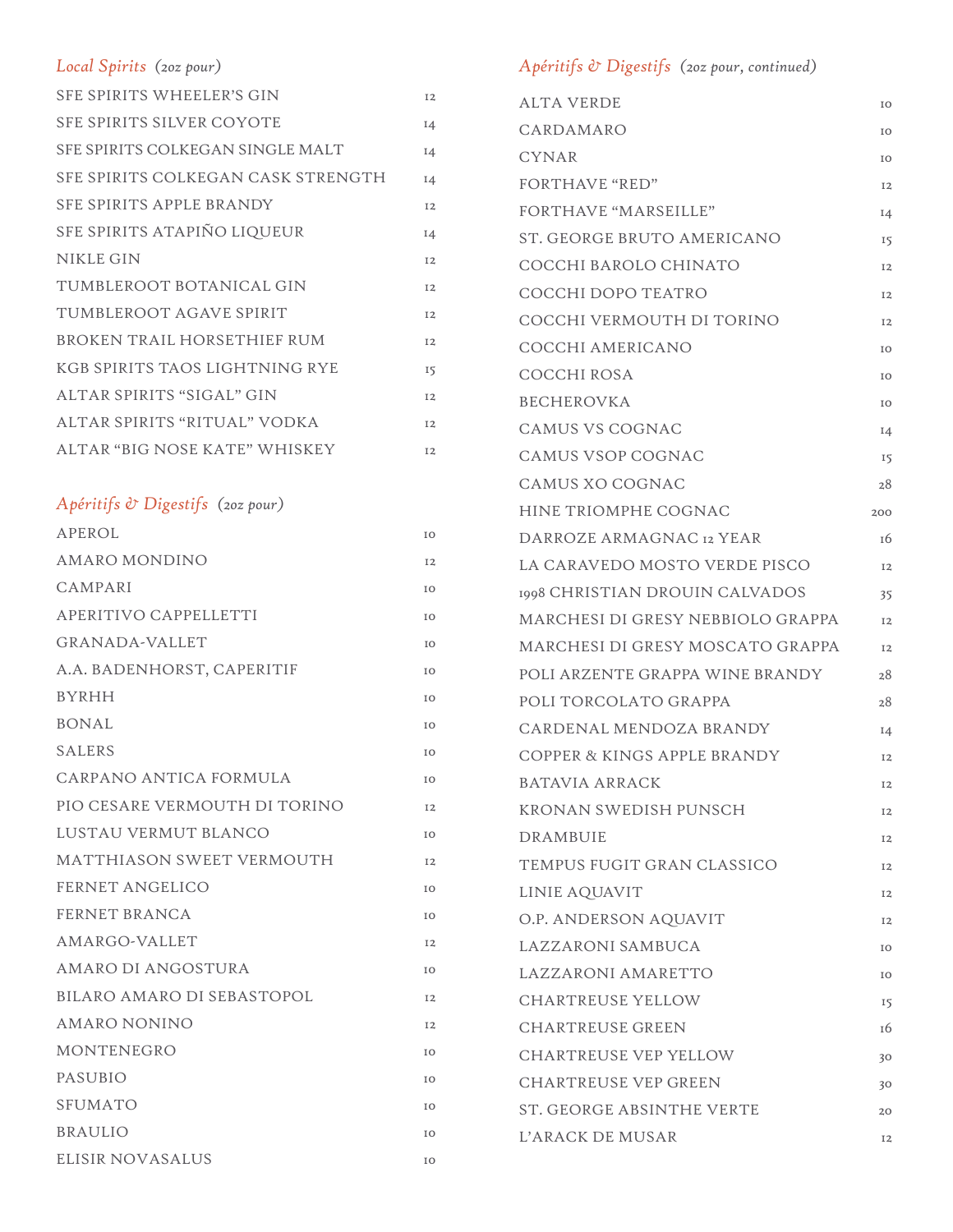#### *Bourbon Whiskey (2oz pour)*

| WELLER SPECIAL RESERVE                | 12             |
|---------------------------------------|----------------|
| WELLER SINGLE BARREL                  | 40             |
| WELLER ANTIQUE 107                    | 16             |
| STAGG JR.                             | 22             |
| <b>BUFFALO TRACE</b>                  | I <sub>2</sub> |
| EAGLE RARE CAMPO SINGLE BARREL SELECT | 13             |
| <b>EAGLE RARE 17</b>                  | 100            |
| <b>BLANTON'S</b>                      | 15             |
| <b>BELLE MEADE RESERVE</b>            | I <sub>2</sub> |
| WILLETT POT STILL                     | $I_4$          |
| <b>ROWAN'S CREEK</b>                  | 14             |
| <b>OLD BARDSTOWN</b>                  | I <sub>2</sub> |
| MICHTER'S SOUR MASH                   | 15             |
| MICHTER'S UNBLENDED                   |                |
| <b>AMERICAN WHISKEY</b>               | 15             |
| OLD FORESTER 1910                     | 15             |
| OLD FORESTER 1920                     | 17             |
| <b>GEORGE T. STAGG</b>                | 80             |
| WILLIAM LARUE WELLER                  | 100            |
| OLD RIP VAN WINKLE 10 YEAR            | 40             |
| VAN WINKLE SPECIAL RESERVE 12 YEAR    | 60             |
| PAPPY VAN WINKLE 15 YEAR              | 175            |
| PAPPY VAN WINKLE 20 YEAR              | 200            |
| PAPPY VAN WINKLE 23                   | 250            |
| OLD FASHIONED COPPER 1994             | 225            |
| <b>BARREL BOURBON 15 YEAR</b>         | 30             |
| CLYDE MAYS "ALABAMA STYLE" IO YEAR    | 35             |
| CALUMET FARMS "SINGLE RACK BLACK"     | 25             |
| CALUMET FARMS SMALL BATCH             | 18             |
| OAK & EDEN                            | 16             |
| WILLETT 7 YEAR RARE RELEASE           | 60             |
| WILDERNESS TRAIL 6 YEAR               | 18             |
| WILDERNESS TRAIL SMALL BATCH          | 16             |

| Bourbon Whiskey (202 pour, continued) |               |
|---------------------------------------|---------------|
| RABBIT HOLE "CAVEHILL"                | т6            |
| RABBIT HOLE "HEIGOLD"                 | т6            |
| RABBIT HOLE "DARERINGER" PX CAST      | <sup>18</sup> |
| THOMAS S. MOORE                       |               |
| <b>CABERNET SAUVIGNON CASK</b>        | 20            |
| THOMAS S. MOORE CHARDONNAY CASK       | 22            |
| THOMAS S. MOORE PORT CASK             | 22            |
| <b>BLOOD OATH "PACT 7"</b>            | 30            |
| E.H TAYLOR WAREHOUSE BARREL PROOF     | 45            |
| E.H. TAYLOR SMALL BATCH               | I4            |
| <b>E.H. TAYLOR SINGLE BARREL</b>      | 18            |
| PARKER'S HERITAGE 10 YEAR             | 40            |
| <b>BALCONES POT STILL</b>             | IO            |
| ELIJAH CRAIG BARREL PROOF             | īб            |
| <b>LARCENY BARREL PROOF</b>           | īб            |
| WILD TURKEY MASTER'S KEEP "ONE"       | 40            |
| Rye Whiskey (202 pour)                |               |
| OLD OVERHOLT                          | 8             |
| RABBIT HOLE "BOXERGRAIL"              | I2            |
| SAZERAC                               | I2            |
| <b>TAOS LIGHTNING</b>                 | 15            |
| WILLETT                               | 17            |
| WHISTLEPIG 10 YEAR                    | I4            |
| WHISTLEPIG <sub>12</sub> YEAR         | 16            |
| WHISTLEPIG 15 YEAR                    | 22            |
| WILD TURKEY CORNERSTONE               | 30            |
| THOMAS H. HANDY                       | 40            |
| MICHTER'S                             | 12            |
| MICHTER'S 10 YEAR                     | 25            |
| MICHTER'S BARREL STRENGTH             | 25            |
| WILDERNESS TRAIL                      | 16            |
| <b>BARREL "SEAGRASS"</b>              | 22            |
| Tennessee Whiskey (202 pour)          |               |
| GEORGE DICKEL SINGLE BARREL           | IO            |
| Corn Whiskey (202 pour)               |               |
| MELLOW CORN                           | 8             |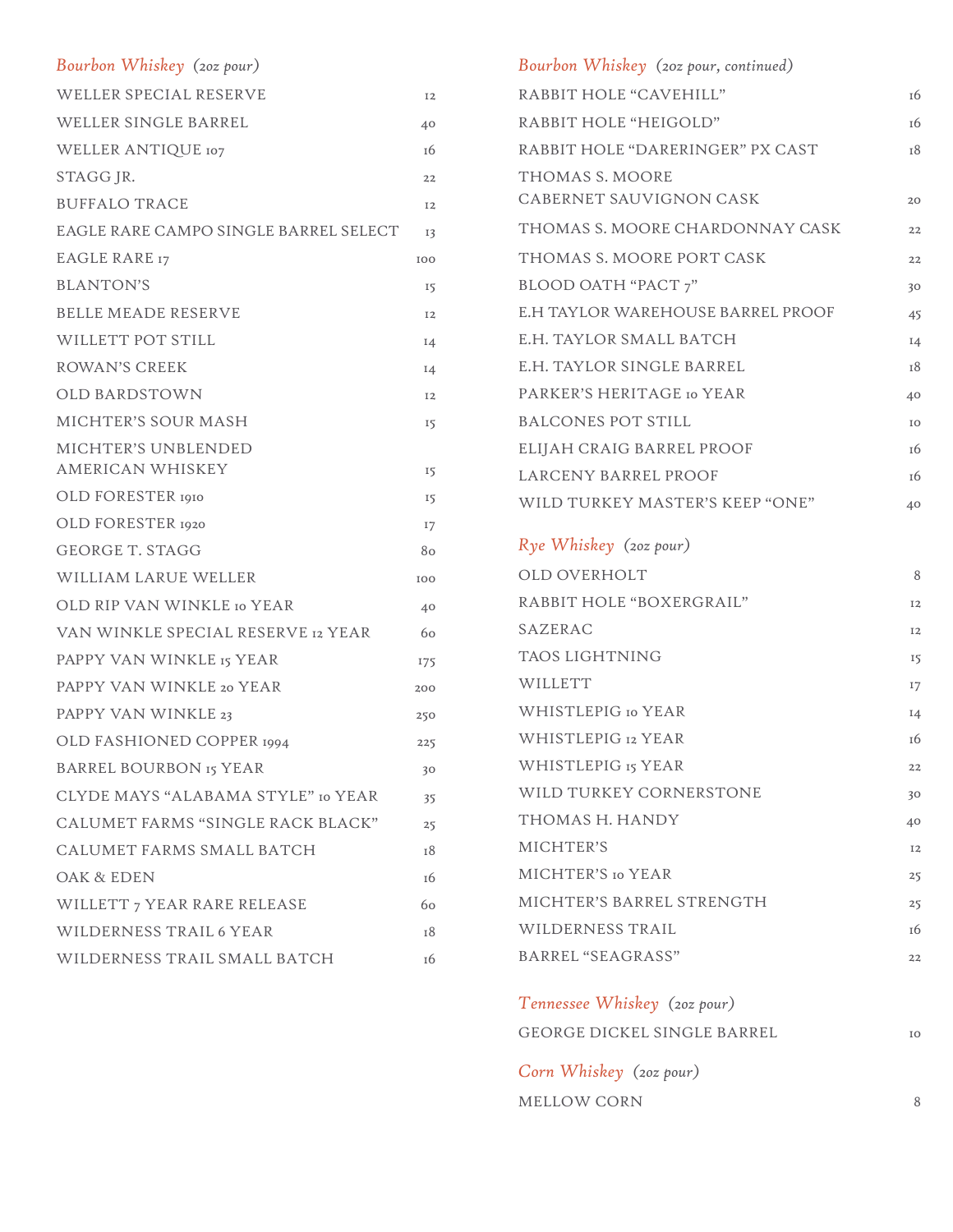| Irish Whiskey (202 pour)          |       | Mezcal (20z pour)                 |       |
|-----------------------------------|-------|-----------------------------------|-------|
| POWER'S                           | I2    | REY CAMPERO TEPEXTATE             | 25    |
| <b>QUIET MAN</b>                  | I2    | REY CAMPERO JABALI                | 25    |
| <b>MCCONNELLS</b>                 | I2    | REY CAMPERO ESPADIN               | I2    |
| REDBREAST <sub>2I</sub> YEAR      | 40    | GUSTO HISTÓRICO ESPADIN/BICUIXE   | 22    |
| <b>SEXTON</b>                     | I2    | <b>GUSTO HISTÓRICO</b>            |       |
| DRUMSHANBO SINGLE POT STILL       | 16    | MADRECUIXE/BICUIXE/TEPEXTATE      | 22    |
|                                   |       | GUSTO HISTÓRICO JABALI            | 28    |
| Scotch Whisky (202 pour)          |       | REAL MINERO PECHUGA               | 45    |
| LAPHROAIG 10 YEAR                 | I2    | REAL MINERO BARRIL                | 35    |
| KILCHOMAN                         | 18    | DEL MAGUEY CHICHICAPA             | 17    |
| KILCHOMAN PX CASK                 | 28    | DEL MAGUEY PECHUGA                | 35    |
| ARDNAMURCHAN                      | 16    | <b>GRACIAS A DIOS</b>             | 18    |
| <b>OBAN 18 YEAR</b>               | 22    | <b>CLASE AZUL</b>                 | 40    |
| BRUICHLADDICH PORT CHARLOTTE      | 17    | EL JOLGORIO TEPEZTATE             | 20    |
| <b>BRUICHLADDICH ISLAY BARLEY</b> | 16    | EL JOLGORIO JABALI                | 28    |
| BRUICHLADDICH CLASSIC LADDIE      | 16    | EL JOLGORIO PECHUGA               | 26    |
| <b>CAMPBELTOWN LOCH</b>           | I2    | EL JOLGORIO TOBAZICHE             | 26    |
| DAFTMILL 2006                     | 25    | EL JOLGORIO SIERRUDO              | 24    |
| <b>ABERLOUR 12 YEAR</b>           | 15    | ERSTWHILE ARROQUEÑO               | 22    |
| THE GLENROTHES BOURBON CASK       | 16    | ERSTWHILE CUISHE                  | 22    |
| SHACKLETON                        | I2    | ERSTWHILE HENEQUÉN                | 30    |
| GLEN GARIOCH 1995                 | 20    | CHACOLO BROCHA/IXTERO V.I         | 30    |
| GLEN GARIOCH 1999                 | 18    | CHACOLO BROCHA V.3A               | 28    |
| JOHNNIE WALKER BLUE LABEL         | 45    | CABALLITO CERRERO CHATO BLANCO    | 20    |
|                                   |       | ERSTWHILE CUCHARILLO              | 22    |
| Japanese Whisky (202 pour)        |       | ERSTWHILE BACON PECHUGA           | 24    |
| NIKKA "FROM THE BARREL"           | 20    | ERSTWHILE MADRECUISHE (ANCESTRAL) | 24    |
| MATSUI MIZUNARA CASK              | 22    | ERSTWHILE ENSAMBLE (ANCESTRAL)    | 28    |
| <b>FUKANO</b> Io YEAR             | 22    | ERSTWHILE ESPADIN (ANCESTRAL)     | 24    |
| FUKANO 12 YEAR                    | 28    | ERSTWHILE TOBALA (ANCESTRAL)      | 28    |
| <b>IWAI TRADITION</b>             | $I_4$ |                                   |       |
| MARS WHISKY "KOMAGATAKE"          | 22    | Tequila (202 pour)                |       |
|                                   |       | MILAGRO REPOSADO                  | $I_4$ |
| Wheat Whisky (202 pour)           |       | MILAGRO SELECT AÑEJO              | 17    |
| DRY FLY PORT BARREL FINISH        | I2    | TEPOZAN BLANCO                    | $I_4$ |
| BREUCKELEN DISTILLING "77"        | I2    | TEPOZAN REPOSADO                  | 16    |
|                                   |       | TEPOZAN AÑEJO                     | 18    |
|                                   |       | SIETE LEGUAS BLANCO               | 13    |

SIETE LEGUAS REPOSADO 15 SIETE LEGUAS AÑEJO 17